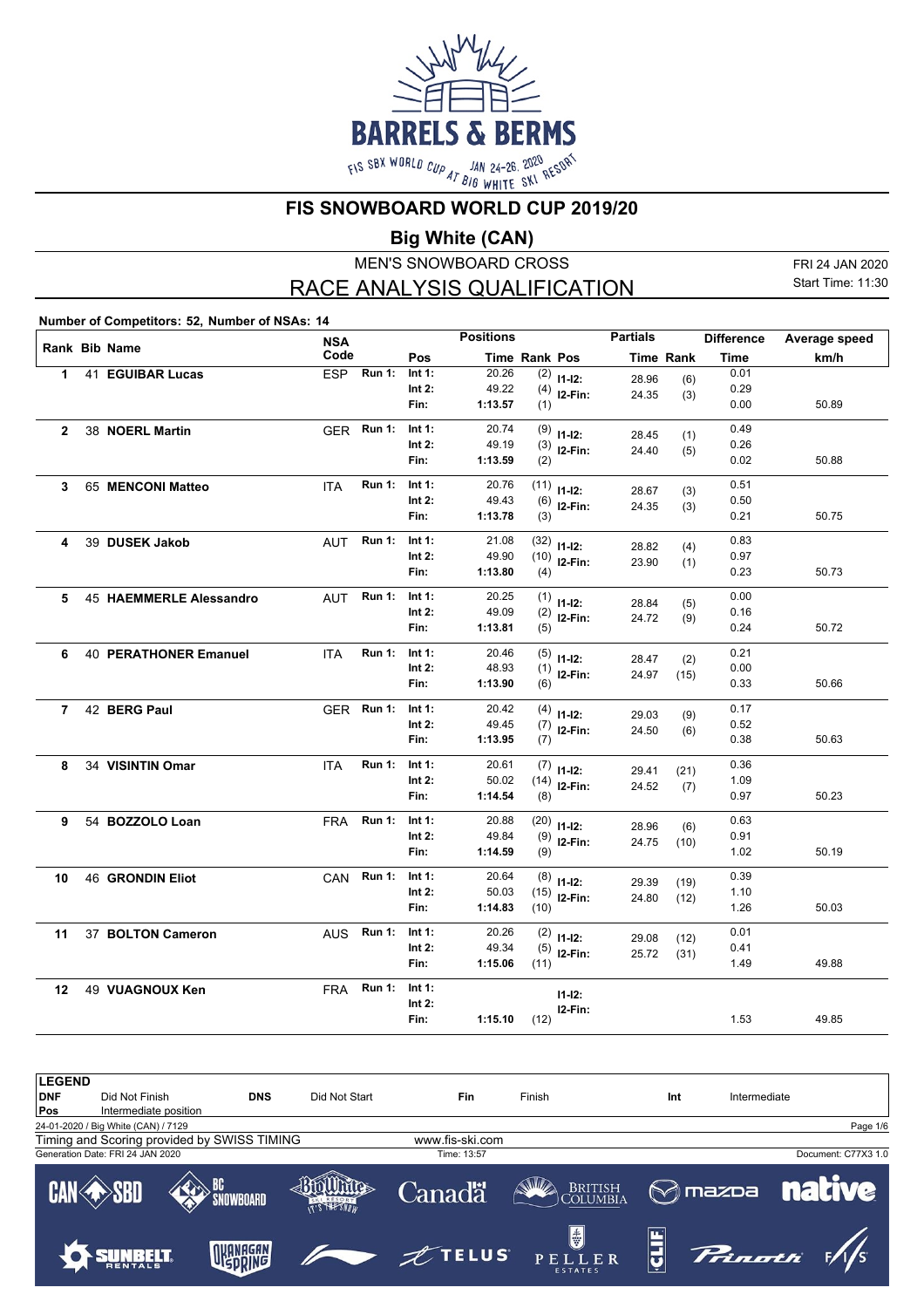|    |                      |            |               |           | <b>MEN'S SNOWBOARD CROSS</b> |      |                               |                 |                  |                   | FRI 24 JAN 2020   |  |
|----|----------------------|------------|---------------|-----------|------------------------------|------|-------------------------------|-----------------|------------------|-------------------|-------------------|--|
|    |                      |            |               |           | RACE ANALYSIS QUALIFICATION  |      |                               |                 |                  |                   | Start Time: 11:30 |  |
|    |                      | <b>NSA</b> |               |           | <b>Positions</b>             |      |                               | <b>Partials</b> |                  | <b>Difference</b> | Average speed     |  |
|    | <b>Rank Bib Name</b> | Code       |               | Pos       | <b>Time Rank Pos</b>         |      |                               |                 | <b>Time Rank</b> | Time              | km/h              |  |
| 13 | 61 FERRARI Filippo   | <b>ITA</b> | <b>Run 1:</b> | Int $1:$  | 20.92                        | (22) | $11 - 12$ :                   | 29.67           | (28)             | 0.67              |                   |  |
|    |                      |            |               | Int $2:$  | 50.59                        | (25) | $12-Fin:$                     | 24.53           | (8)              | 1.66              |                   |  |
|    |                      |            |               | Fin:      | 1:15.12                      | (13) |                               |                 |                  | 1.55              | 49.84             |  |
| 14 | 59 HERNANDEZ Regino  | <b>ESP</b> | Run 1:        | Int $1:$  | 20.81                        | (16) | $11 - 12$ :                   | 29.28           | (16)             | 0.56              |                   |  |
|    |                      |            |               | Int $2:$  | 50.09                        | (17) | $I2-Fin:$                     | 25.03           | (16)             | 1.16              |                   |  |
|    |                      |            |               | Fin:      | 1:15.12                      | (13) |                               |                 |                  | 1.55              | 49.84             |  |
| 15 | 74 PICKL David       | <b>AUT</b> | <b>Run 1:</b> | Int $1:$  | 20.78                        | (12) | $11 - 12$ :                   | 29.19           | (13)             | 0.53              |                   |  |
|    |                      |            |               | Int $2:$  | 49.97                        | (12) | $I2-Fin:$                     | 25.23           | (18)             | 1.04              |                   |  |
|    |                      |            |               | Fin:      | 1:15.20                      | (15) |                               |                 |                  | 1.63              | 49.79             |  |
| 16 | 35 KEARNEY Hagen     | <b>USA</b> | <b>Run 1:</b> | Int $1:$  | 20.91                        | (21) | $11 - 12$ :                   | 29.04           | (10)             | 0.66              |                   |  |
|    |                      |            |               | Int $2:$  | 49.95                        | (11) | $I2-Fin:$                     | 25.26           | (19)             | 1.02              |                   |  |
|    |                      |            |               | Fin:      | 1:15.21                      | (16) |                               |                 |                  | 1.64              | 49.78             |  |
| 17 | 47 SOMMARIVA Lorenzo | <b>ITA</b> | <b>Run 1:</b> | Int $1:$  | 20.54                        | (6)  | $11 - 12$ :                   | 28.98           | (8)              | 0.29              |                   |  |
|    |                      |            |               | Int 2:    | 49.52                        | (8)  | $12-Fin:$                     | 25.79           | (33)             | 0.59              |                   |  |
|    |                      |            |               | Fin:      | 1:15.31                      | (18) |                               |                 |                  | 1.74              | 49.71             |  |
|    |                      |            | <b>Run 2:</b> | Int $1:$  | 20.08                        | (2)  | $11 - 12$ :                   | 28.06           | (1)              | 0.11              |                   |  |
|    |                      |            |               | Int $2$ : | 48.14                        | (1)  | I2-Fin:                       | 24.11           | (1)              | 0.00              |                   |  |
|    |                      |            |               | Fin:      | 1:12.25                      | (1)  |                               |                 |                  | 0.00              | 51.82             |  |
| 18 | 36 SURGET Merlin     | <b>FRA</b> | <b>Run 1:</b> | Int 1:    | 20.80                        | (13) | $11 - 12$ :                   |                 |                  | 0.55              |                   |  |
|    |                      |            |               | Int 2:    | 50.09                        | (17) | I2-Fin:                       | 29.29<br>25.37  | (17)<br>(21)     | 1.16              |                   |  |
|    |                      |            |               | Fin:      | 1:15.46                      | (21) |                               |                 |                  | 1.89              | 49.62             |  |
|    |                      |            | <b>Run 2:</b> | Int $1$ : | 19.97                        | (1)  | $11 - 12$ :                   | 28.30           | (2)              | 0.00              |                   |  |
|    |                      |            |               | Int $2$ : | 48.27                        | (2)  | I2-Fin:                       | 24.11           | (1)              | 0.13              |                   |  |
|    |                      |            |               | Fin:      | 1:12.38                      | (2)  |                               |                 |                  | 0.13              | 51.73             |  |
| 19 | 53 PACHNER Lukas     | <b>AUT</b> | <b>Run 1:</b> | Int 1:    | 20.96                        | (24) |                               |                 |                  | 0.71              |                   |  |
|    |                      |            |               | Int 2:    | 50.00                        |      | $11 - 12$ :<br>$(13)$ 12-Fin: | 29.04           | (10)             | 1.07              |                   |  |
|    |                      |            |               | Fin:      | <b>DNF</b>                   |      |                               | 23.98           | (2)              |                   |                   |  |
|    |                      |            | <b>Run 2:</b> | Int 1:    | 20.62                        | (8)  | $11-12:$                      | 28.79           | (5)              | 0.65              |                   |  |
|    |                      |            |               | Int $2$ : | 49.41                        | (7)  | I2-Fin:                       | 24.12           | (3)              | 1.27              |                   |  |
|    |                      |            |               | Fin:      | 1:13.53                      | (3)  |                               |                 |                  | 1.28              | 50.92             |  |
| 20 | 50 KOBLET Kalle      | SUI        | <b>Run 1:</b> | Int $1:$  | 20.98                        | (25) |                               |                 |                  | 0.73              |                   |  |
|    |                      |            |               | Int $2:$  | 50.35                        |      | $11 - 12$ :<br>$(21)$ 12-Fin: | 29.37           | (18)             | 1.42              |                   |  |
|    |                      |            |               | Fin:      | 1:15.49                      | (22) |                               | 25.14           | (17)             | 1.92              | 49.60             |  |
|    |                      |            | <b>Run 2:</b> | Int 1:    | 20.82                        | (17) | $11-12:$                      | 28.44           | (3)              | 0.85              |                   |  |
|    |                      |            |               | Int $2$ : | 49.26                        | (4)  | I2-Fin:                       | 24.55           | (11)             | 1.12              |                   |  |
|    |                      |            |               | Fin:      | 1:13.81                      | (4)  |                               |                 |                  | 1.56              | 50.72             |  |
| 21 | 51 HUGHES Jarryd     | <b>AUS</b> | <b>Run 1:</b> | Int 1:    | 21.11                        |      | $(33)$ 11-12:                 |                 |                  | 0.86              |                   |  |
|    |                      |            |               | Int $2$ : | 50.66                        |      | $(27)$ 12-Fin:                | 29.55           | (23)             | 1.73              |                   |  |
|    |                      |            |               | Fin:      | 1:16.86                      | (33) |                               | 26.20           | (37)             | 3.29              | 48.71             |  |
|    |                      |            | <b>Run 2:</b> | Int 1:    | 20.31                        | (3)  | $11-12:$                      | 29.05           | (8)              | 0.34              |                   |  |
|    |                      |            |               | Int $2$ : | 49.36                        |      | $(6)$ 12-Fin:                 | 24.70           | (15)             | 1.22              |                   |  |
|    |                      |            |               | Fin:      | 1:14.06                      | (5)  |                               |                 |                  | 1.81              | 50.55             |  |
| 22 | 62 BAUMGARTNER Nick  | USA        | <b>Run 1:</b> | Int 1:    | 20.84                        | (18) |                               |                 |                  | 0.59              |                   |  |
|    |                      |            |               | Int $2:$  | 50.27                        | (19) | $11-12:$<br>$12-Fin:$         | 29.43           | (22)             | 1.34              |                   |  |
|    |                      |            |               | Fin:      | 1:15.23                      | (17) |                               | 24.96           | (14)             | 1.66              | 49.77             |  |
|    |                      |            | <b>Run 2:</b> | Int 1:    | 20.72                        | (11) | $11 - 12$ :                   | 29.00           | (7)              | 0.75              |                   |  |
|    |                      |            |               | Int 2:    | 49.72                        | (8)  | I2-Fin:                       | 24.48           | (9)              | 1.58              |                   |  |
|    |                      |            |               | Fin:      | 1:14.20                      | (6)  |                               |                 |                  | 1.95              | 50.46             |  |

**FIS SNOWBOARD WORLD CUP 2019/20**

**LEGEND**<br>DNF **DNF** Did Not Finish **DNS** Did Not Start **Fin** Finish **Int** Intermediate **Pos** Intermediate position 24-01-2020 / Big White (CAN) / 7129 Page 2/6 Timing and Scoring provided by SWISS TIMING www.fis-ski.comGeneration Date: FRI 24 JAN 2020 Time: 13:57 Document: C77X3 1.0 **SILLA Jullings** BC British<br>|C<u>olumbi</u>a **Canadä** 12 CAI  $\bowtie$  mazoa  $15$  $\blacksquare$ SNOWBOARD T'S THE SNOW CLIF  $\frac{1}{4}$  $\frac{1}{5}$ OKANAGAN **SUNBELT TELUS** ,<br>inoth E R  $\mathbf{P}$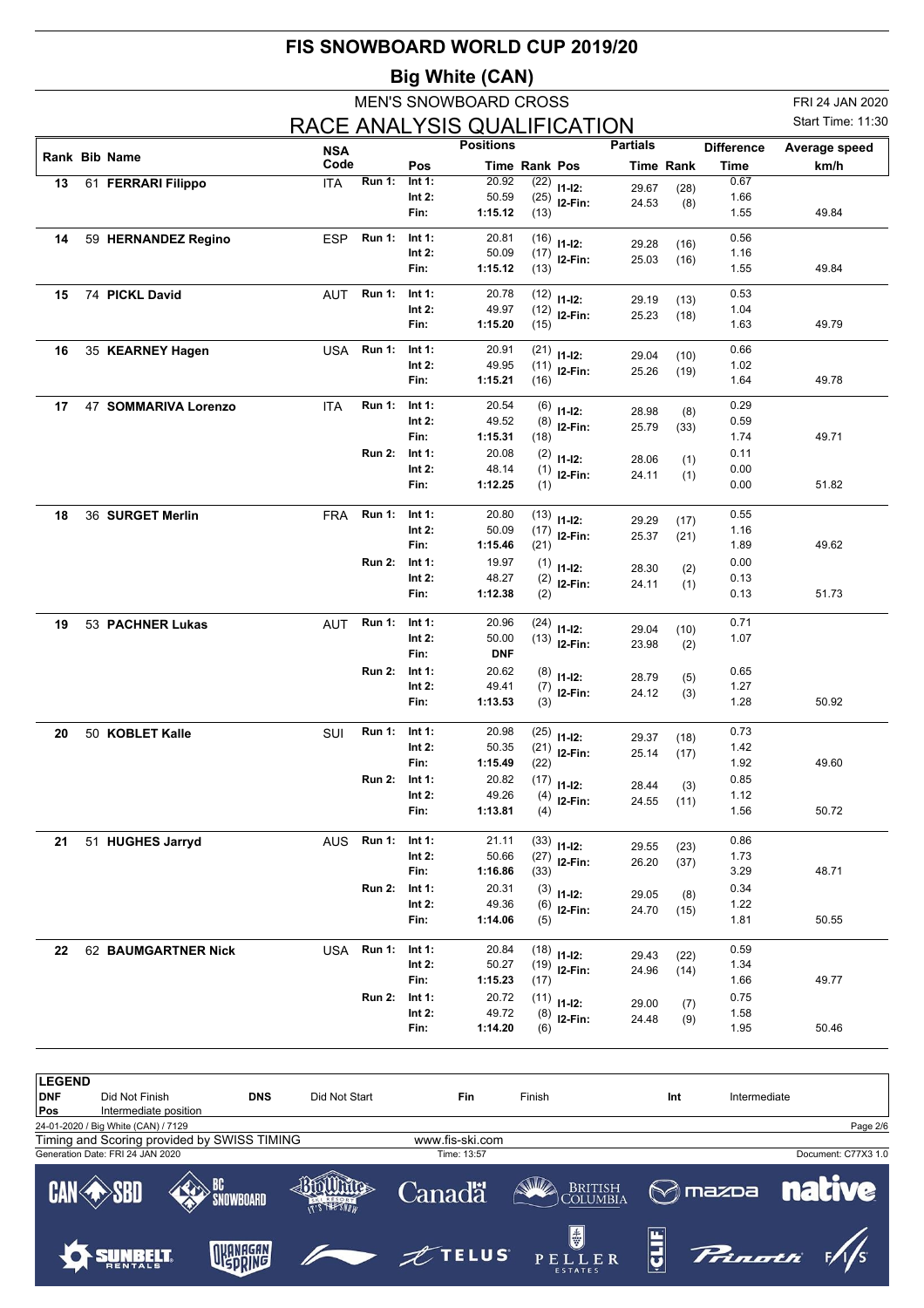|    |                          | FIS SNOWBOARD WORLD CUP 2019/20 |               |                       |                              |               |                                 |                 |                  |                           |                                      |
|----|--------------------------|---------------------------------|---------------|-----------------------|------------------------------|---------------|---------------------------------|-----------------|------------------|---------------------------|--------------------------------------|
|    |                          |                                 |               |                       | <b>Big White (CAN)</b>       |               |                                 |                 |                  |                           |                                      |
|    |                          |                                 |               |                       | <b>MEN'S SNOWBOARD CROSS</b> |               |                                 |                 |                  |                           | FRI 24 JAN 2020<br>Start Time: 11:30 |
|    |                          | RACE ANALYSIS QUALIFICATION     |               |                       | <b>Positions</b>             |               |                                 | <b>Partials</b> |                  |                           |                                      |
|    | Rank Bib Name            | <b>NSA</b><br>Code              |               | Pos                   |                              | Time Rank Pos |                                 |                 | <b>Time Rank</b> | <b>Difference</b><br>Time | Average speed<br>km/h                |
| 23 | 33 HILL Kevin            | CAN                             | <b>Run 1:</b> | Int $1$ :             | 20.74                        | (9)           | $11-12:$                        | 29.58           | (27)             | 0.49                      |                                      |
|    |                          |                                 |               | Int $2:$<br>Fin:      | 50.32                        | (20)          | I2-Fin:                         | 25.41           | (24)             | 1.39                      |                                      |
|    |                          |                                 | <b>Run 2:</b> | Int $1:$              | 1:15.73<br>20.33             | (24)<br>(4)   |                                 |                 |                  | 2.16<br>0.36              | 49.44                                |
|    |                          |                                 |               | Int $2:$              | 49.27                        | (5)           | $11-12:$<br>I2-Fin:             | 28.94           | (6)              | 1.13                      |                                      |
|    |                          |                                 |               | Fin:                  | 1:14.20                      | (6)           |                                 | 24.93           | (18)             | 1.95                      | 50.46                                |
| 24 | 75 JUD Sebastian         | <b>AUT</b>                      | <b>Run 1:</b> | Int $1$ :             | 21.30                        | (38)          | $11 - 12$ :                     | 29.23           | (14)             | 1.05                      |                                      |
|    |                          |                                 |               | Int $2:$<br>Fin:      | 50.53<br>1:15.38             | (23)          | $I2-Fin:$                       | 24.85           | (13)             | 1.60<br>1.81              | 49.67                                |
|    |                          |                                 | <b>Run 2:</b> | Int $1:$              | 20.86                        | (19)<br>(22)  |                                 |                 |                  | 0.89                      |                                      |
|    |                          |                                 |               | Int $2:$              | 49.95                        | (11)          | $11 - 12$ :<br>I2-Fin:          | 29.09           | (9)              | 1.81                      |                                      |
|    |                          |                                 |               | Fin:                  | 1:14.21                      | (8)           |                                 | 24.26           | (5)              | 1.96                      | 50.45                                |
| 25 | 58 LUEFTNER Julian       | <b>AUT</b>                      | <b>Run 1:</b> | Int $1$ :             | 21.14                        | (34)          | $11 - 12$ :                     | 29.55           | (23)             | 0.89                      |                                      |
|    |                          |                                 |               | Int $2:$              | 50.69                        | (28)          | I2-Fin:                         | 24.76           | (11)             | 1.76                      |                                      |
|    |                          |                                 | <b>Run 2:</b> | Fin:<br>Int 1:        | 1:15.45<br>20.88             | (20)          |                                 |                 |                  | 1.88<br>0.91              | 49.62                                |
|    |                          |                                 |               | Int $2:$              | 50.03                        | (23)<br>(14)  | $11-12:$<br>I2-Fin:             | 29.15           | (10)             | 1.89                      |                                      |
|    |                          |                                 |               | Fin:                  | 1:14.27                      | (9)           |                                 | 24.24           | (4)              | 2.02                      | 50.41                                |
| 26 | <b>48 DIERDORFF Mick</b> | USA                             | <b>Run 1:</b> | Int 1:                | 21.18                        | (35)          | $11 - 12$ :                     |                 |                  | 0.93                      |                                      |
|    |                          |                                 |               | Int $2:$              |                              |               | I2-Fin:                         |                 |                  |                           |                                      |
|    |                          |                                 |               | Fin:                  | 1:19.13                      | (45)          |                                 |                 |                  | 5.56                      | 47.31                                |
|    |                          |                                 | <b>Run 2:</b> | Int 1:<br>Int $2:$    | 20.83<br>49.98               | (18)<br>(13)  | $11-12:$                        | 29.15           | (10)             | 0.86<br>1.84              |                                      |
|    |                          |                                 |               | Fin:                  | 1:14.39                      | (10)          | I2-Fin:                         | 24.41           | (8)              | 2.14                      | 50.33                                |
| 27 | 43 VEDDER Jake           | USA                             | <b>Run 1:</b> | Int $1$ :             | 20.94                        | (23)          | $11 - 12$ :                     | 29.78           | (30)             | 0.69                      |                                      |
|    |                          |                                 |               | Int $2:$              | 50.72                        | (29)          | $I2-Fin:$                       | 25.72           | (31)             | 1.79                      |                                      |
|    |                          |                                 | <b>Run 2:</b> | Fin:<br>Int $1:$      | 1:16.44<br>20.45             | (29)          |                                 |                 |                  | 2.87<br>0.48              | 48.98                                |
|    |                          |                                 |               | Int $2:$              | 49.15                        | (5)<br>(3)    | $11-12:$                        | 28.70           | (4)              | 1.01                      |                                      |
|    |                          |                                 |               | Fin:                  | 1:14.44                      | (11)          | I2-Fin:                         | 25.29           | (24)             | 2.19                      | 50.30                                |
| 28 | 81 KUBICIK Jan           | <b>CZE</b>                      | <b>Run 1:</b> | Int 1:                | 21.32                        |               | $(40)$ 11-12:                   |                 |                  | 1.07                      |                                      |
|    |                          |                                 |               | Int $2:$              |                              |               | I2-Fin:                         |                 |                  |                           |                                      |
|    |                          |                                 | <b>Run 2:</b> | Fin:<br>Int $1:$      | <b>DNF</b><br>20.85          | (21)          |                                 |                 |                  | 0.88                      |                                      |
|    |                          |                                 |               | Int $2$ :             | 50.22                        |               | $11-12:$<br>$(16)$ 12-Fin:      | 29.37           | (16)             | 2.08                      |                                      |
|    |                          |                                 |               | Fin:                  | 1:14.48                      | (12)          |                                 | 24.26           | (5)              | 2.23                      | 50.27                                |
| 29 | 52 TAKAHARA Yoshiki      | JPN                             | <b>Run 1:</b> | Int 1:                | 20.99                        | (26)          | $11-12:$                        | 32.46           | (46)             | 0.74                      |                                      |
|    |                          |                                 |               | Int $2$ :             | 53.45                        | (46)          | $12-Fin:$                       | 26.71           | (44)             | 4.52                      |                                      |
|    |                          |                                 | <b>Run 2:</b> | Fin:<br>Int $1:$      | 1:20.16<br>20.48             | (47)          |                                 |                 |                  | 6.59<br>0.51              | 46.71                                |
|    |                          |                                 |               | Int $2$ :             | 49.84                        | (6)           | $11-12:$<br>$(9)$ 12-Fin:       | 29.36<br>24.74  | (15)             | 1.70                      |                                      |
|    |                          |                                 |               | Fin:                  | 1:14.58                      | (13)          |                                 |                 | (16)             | 2.33                      | 50.20                                |
| 30 | 55 DEIBOLD Alex          | USA                             | <b>Run 1:</b> | Int 1:                | 21.39                        |               | $(41)$ 11-12:                   | 29.89           | (31)             | 1.14                      |                                      |
|    |                          |                                 |               | Int $2$ :             | 51.28                        |               | $(37)$ 12-Fin:                  | 25.40           | (23)             | 2.35                      |                                      |
|    |                          |                                 | <b>Run 2:</b> | Fin:                  | 1:16.68                      | (31)          |                                 |                 |                  | 3.11                      | 48.83                                |
|    |                          |                                 |               | Int $1:$<br>Int $2$ : | 20.69<br>49.87               |               | $(10)$ 11-12:<br>$(10)$ 12-Fin: | 29.18           | (12)             | 0.72<br>1.73              |                                      |
|    |                          |                                 |               | Fin:                  | 1:14.64                      | (14)          |                                 | 24.77           | (17)             | 2.39                      | 50.16                                |

| <b>LEGEND</b><br><b>DNF</b><br> Pos | Did Not Finish<br>Intermediate position | <b>DNS</b>                                  | Did Not Start | <b>Fin</b>      | Finish                                            | Int            | Intermediate  |                     |
|-------------------------------------|-----------------------------------------|---------------------------------------------|---------------|-----------------|---------------------------------------------------|----------------|---------------|---------------------|
|                                     | 24-01-2020 / Big White (CAN) / 7129     |                                             |               |                 |                                                   |                |               | Page 3/6            |
|                                     |                                         | Timing and Scoring provided by SWISS TIMING |               | www.fis-ski.com |                                                   |                |               |                     |
|                                     | Generation Date: FRI 24 JAN 2020        |                                             |               | Time: 13:57     |                                                   |                |               | Document: C77X3 1.0 |
|                                     | <b>CAN SBD</b>                          | BC<br>`SNOWBOARD                            | T'S THE SNAW  | Canadä          | BRITISH COLUMBIA                                  | <b>M</b> mazpa | <b>native</b> |                     |
|                                     |                                         | <b><i>NIANAGAN</i></b>                      |               | $Z$ TELUS       | $\bigoplus_{i=1}^{n}$<br>PELLER<br><b>ESTATES</b> |                | Pringth F/S   |                     |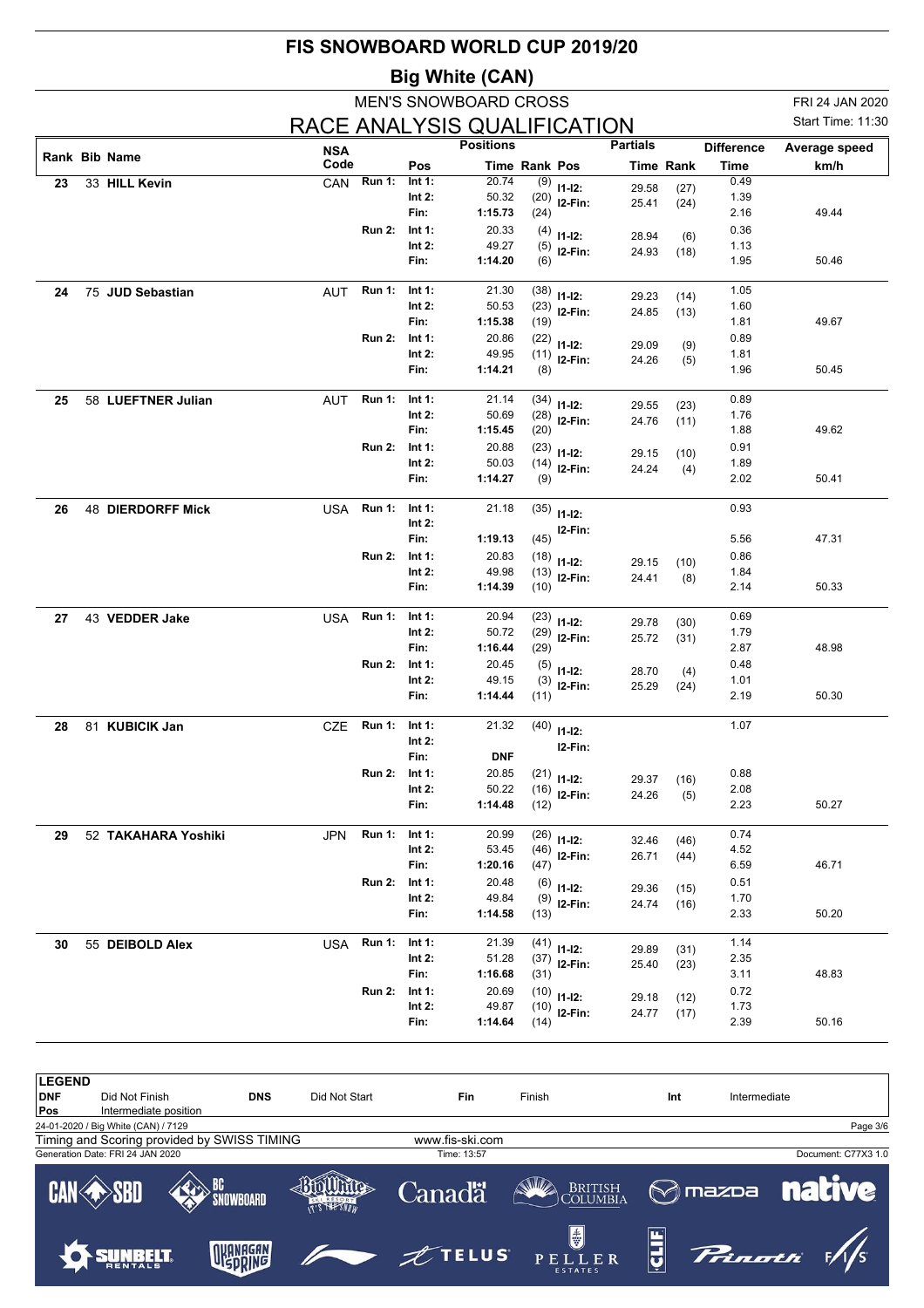|                         |                   | <b>MEN'S SNOWBOARD CROSS</b> |                             | <b>Big White (CAN)</b>                                                                    |                                                        |                |                                                                                                                                                                         |                                  |                                       |                                              |
|-------------------------|-------------------|------------------------------|-----------------------------|-------------------------------------------------------------------------------------------|--------------------------------------------------------|----------------|-------------------------------------------------------------------------------------------------------------------------------------------------------------------------|----------------------------------|---------------------------------------|----------------------------------------------|
|                         |                   |                              |                             |                                                                                           |                                                        |                |                                                                                                                                                                         |                                  |                                       | FRI 24 JAN 2020                              |
|                         |                   |                              |                             | RACE ANALYSIS QUALIFICATION                                                               |                                                        |                |                                                                                                                                                                         |                                  |                                       | Start Time: 11:30                            |
|                         | <b>NSA</b>        |                              |                             | <b>Positions</b>                                                                          |                                                        |                | <b>Partials</b>                                                                                                                                                         |                                  | <b>Difference</b>                     | Average speed                                |
| Rank Bib Name           | Code              |                              | Pos                         |                                                                                           | <b>Time Rank Pos</b>                                   |                |                                                                                                                                                                         | <b>Time Rank</b>                 | Time                                  | km/h                                         |
| 69 GODINO Michele       | <b>ITA</b>        | <b>Run 1:</b>                | Int 1:                      | 21.27                                                                                     |                                                        | $(37)$ 11-12:  | 29.76                                                                                                                                                                   | (29)                             | 1.02                                  |                                              |
|                         |                   |                              | Int 2:                      | 51.03                                                                                     |                                                        | $(33)$ 12-Fin: | 25.27                                                                                                                                                                   | (20)                             | 2.10                                  |                                              |
|                         |                   |                              | Fin:                        | 1:16.30                                                                                   | (27)                                                   |                |                                                                                                                                                                         |                                  | 2.73                                  | 49.07                                        |
|                         |                   | <b>Run 2:</b>                | Int $1$ :<br>Int $2:$       | 20.76<br>50.26                                                                            | (15)<br>(19)                                           | $11-12:$       | 29.50                                                                                                                                                                   | (20)                             | 0.79<br>2.12                          |                                              |
|                         |                   |                              | Fin:                        | 1:14.66                                                                                   | (15)                                                   | I2-Fin:        | 24.40                                                                                                                                                                   | (7)                              | 2.41                                  | 50.15                                        |
| 83 WATTER Nick          | SUI               | <b>Run 1:</b>                | Int 1:                      | 21.07                                                                                     |                                                        | $(31)$ 11-12:  | 29.56                                                                                                                                                                   | (25)                             | 0.82                                  |                                              |
|                         |                   |                              | Int $2:$                    | 50.63                                                                                     | (26)                                                   | $12-Fin:$      | 25.37                                                                                                                                                                   | (21)                             | 1.70                                  |                                              |
|                         |                   |                              | Fin:                        | 1:16.00                                                                                   | (25)                                                   |                |                                                                                                                                                                         |                                  | 2.43                                  | 49.26                                        |
|                         |                   | <b>Run 2:</b>                | Int 1:                      | 20.74                                                                                     | (12)                                                   | $11 - 12$ :    | 29.32                                                                                                                                                                   | (14)                             | 0.77                                  |                                              |
|                         |                   |                              | Int $2:$                    | 50.06                                                                                     | (15)                                                   | $12-Fin:$      | 24.65                                                                                                                                                                   | (13)                             | 1.92                                  |                                              |
|                         |                   |                              | Fin:                        | 1:14.71                                                                                   | (16)                                                   |                |                                                                                                                                                                         |                                  | 2.46                                  | 50.11                                        |
| 73 WILLIAMS Steven      | ARG               | <b>Run 1:</b>                | Int 1:                      | 20.83                                                                                     | (17)                                                   | $11 - 12$ :    | 29.25                                                                                                                                                                   | (15)                             | 0.58                                  |                                              |
|                         |                   |                              | Int $2:$                    | 50.08                                                                                     | (16)                                                   | I2-Fin:        | 25.57                                                                                                                                                                   | (26)                             | 1.15                                  |                                              |
|                         |                   |                              | Fin:                        | 1:15.65                                                                                   | (23)                                                   |                |                                                                                                                                                                         |                                  | 2.08                                  | 49.49                                        |
|                         |                   | <b>Run 2:</b>                | Int 1:<br>Int $2:$          | 20.84<br>50.25                                                                            | (20)<br>(18)                                           | $11 - 12$ :    | 29.41                                                                                                                                                                   | (17)                             | 0.87<br>2.11                          |                                              |
|                         |                   |                              | Fin:                        | 1:14.75                                                                                   | (17)                                                   | $12-Fin:$      | 24.50                                                                                                                                                                   | (10)                             | 2.50                                  | 50.09                                        |
| <b>44 BECKHAUS Leon</b> | <b>GER</b>        | <b>Run 1:</b>                | Int 1:                      | 21.40                                                                                     | (42)                                                   | $11 - 12$ :    | 30.26                                                                                                                                                                   | (40)                             | 1.15                                  |                                              |
|                         |                   |                              | Int $2:$                    | 51.66                                                                                     | (40)                                                   | $12-Fin:$      | 25.67                                                                                                                                                                   | (29)                             | 2.73                                  |                                              |
|                         |                   |                              | Fin:                        | 1:17.33                                                                                   | (37)                                                   |                |                                                                                                                                                                         |                                  | 3.76                                  | 48.42                                        |
|                         |                   | <b>Run 2:</b>                | Int $1$ :                   | 20.75                                                                                     | (14)                                                   | $11-12:$       | 29.47                                                                                                                                                                   | (19)                             | 0.78                                  |                                              |
|                         |                   |                              | Int $2:$<br>Fin:            | 50.22<br>1:14.88                                                                          | (16)<br>(18)                                           | I2-Fin:        | 24.66                                                                                                                                                                   | (14)                             | 2.08<br>2.63                          | 50                                           |
| 57 LEITH Senna          | USA.              | <b>Run 1:</b>                | Int 1:                      | 21.01                                                                                     | (29)                                                   | $11 - 12$ :    |                                                                                                                                                                         |                                  | 0.76                                  |                                              |
|                         |                   |                              | Int $2:$                    | 50.57                                                                                     | (24)                                                   | I2-Fin:        | 29.56<br>25.58                                                                                                                                                          | (25)<br>(28)                     | 1.64                                  |                                              |
|                         |                   |                              | Fin:                        | 1:16.15                                                                                   | (26)                                                   |                |                                                                                                                                                                         |                                  | 2.58                                  | 49.17                                        |
|                         |                   | <b>Run 2:</b>                | Int 1:                      | 20.74                                                                                     | (12)                                                   | $11 - 12$ :    | 29.21                                                                                                                                                                   | (13)                             | 0.77                                  |                                              |
|                         |                   |                              | Int $2:$                    | 49.95                                                                                     | (11)                                                   | $12-Fin:$      | 25.01                                                                                                                                                                   | (20)                             | 1.81                                  |                                              |
|                         |                   |                              | Fin:                        | 1:14.96                                                                                   | (19)                                                   |                |                                                                                                                                                                         |                                  | 2.71                                  | 49.95                                        |
| 67 KIRCHWEHM Umito      |                   | GER Run 1:                   | Int 1:                      | 20.80                                                                                     | (13)                                                   | $11 - 12$ :    | 30.10                                                                                                                                                                   | (35)                             | 0.55                                  |                                              |
|                         |                   |                              | Int $2$ :                   | 50.90                                                                                     |                                                        | $(30)$ 12-Fin: | 25.56                                                                                                                                                                   | (25)                             | 1.97                                  |                                              |
|                         |                   |                              | Fin:                        | 1:16.46                                                                                   | (30)                                                   |                |                                                                                                                                                                         |                                  | 2.89                                  | 48.97                                        |
|                         |                   | <b>Run 2:</b>                | Int 1:                      | 20.83                                                                                     | (18)                                                   | $11-12:$       | 29.72                                                                                                                                                                   | (23)                             | 0.86                                  |                                              |
|                         |                   |                              | Int $2:$<br>Fin:            | 50.55<br>1:15.19                                                                          | (20)                                                   | $(22)$ 12-Fin: | 24.64                                                                                                                                                                   | (12)                             | 2.41<br>2.94                          | 49.79                                        |
|                         |                   |                              |                             |                                                                                           |                                                        |                |                                                                                                                                                                         |                                  |                                       |                                              |
|                         |                   |                              |                             |                                                                                           |                                                        |                |                                                                                                                                                                         |                                  |                                       |                                              |
|                         |                   |                              | Fin:                        | 1:16.75                                                                                   |                                                        |                |                                                                                                                                                                         |                                  | 3.18                                  | 48.78                                        |
|                         |                   | <b>Run 2:</b>                | Int 1:                      | 20.62                                                                                     |                                                        |                |                                                                                                                                                                         |                                  | 0.65                                  |                                              |
|                         |                   |                              | Int $2:$                    | 50.38                                                                                     |                                                        |                | 25.09                                                                                                                                                                   | (21)                             | 2.24                                  |                                              |
|                         |                   |                              | Fin:                        | 1:15.47                                                                                   |                                                        |                |                                                                                                                                                                         |                                  | 3.22                                  | 49.61                                        |
| 76 BICHON Evan          |                   |                              | Int 1:                      | 20.84                                                                                     |                                                        |                |                                                                                                                                                                         |                                  | 0.59                                  |                                              |
|                         |                   |                              | Int 2:                      | 50.90                                                                                     |                                                        |                |                                                                                                                                                                         | (35)                             | 1.97                                  |                                              |
|                         |                   |                              |                             |                                                                                           |                                                        |                |                                                                                                                                                                         |                                  |                                       | 48.67                                        |
|                         |                   |                              |                             |                                                                                           |                                                        |                | 29.90                                                                                                                                                                   | (25)                             |                                       |                                              |
|                         |                   |                              |                             |                                                                                           |                                                        |                | 24.93                                                                                                                                                                   | (18)                             |                                       | 49.50                                        |
|                         | 56 de BLOIS Glenn |                              | NED<br>CAN<br><b>Run 2:</b> | <b>Run 1:</b><br>Int 1:<br>Int 2:<br><b>Run 1:</b><br>Fin:<br>Int 1:<br>Int $2$ :<br>Fin: | 21.25<br>51.18<br>1:16.92<br>20.81<br>50.71<br>1:15.64 |                | $(36)$ 11-12:<br>$(35)$ 12-Fin:<br>(32)<br>$(8)$ 11-12:<br>$(20)$ 12-Fin:<br>(21)<br>$(18)$ 11-12:<br>$(30)$ 12-Fin:<br>(34)<br>$(16)$ 11-12:<br>$(25)$ 12-Fin:<br>(22) | 29.93<br>25.57<br>29.76<br>30.06 | (32)<br>(26)<br>(24)<br>(34)<br>26.02 | 1.00<br>2.25<br>3.35<br>0.84<br>2.57<br>3.39 |

| <b>LEGEND</b>     |                                         |                                             |               |                 |                                        |     |                     |
|-------------------|-----------------------------------------|---------------------------------------------|---------------|-----------------|----------------------------------------|-----|---------------------|
| <b>DNF</b><br>Pos | Did Not Finish<br>Intermediate position | <b>DNS</b>                                  | Did Not Start | Fin             | Finish                                 | Int | Intermediate        |
|                   | 24-01-2020 / Big White (CAN) / 7129     |                                             |               |                 |                                        |     | Page 4/6            |
|                   |                                         | Timing and Scoring provided by SWISS TIMING |               | www.fis-ski.com |                                        |     |                     |
|                   | Generation Date: FRI 24 JAN 2020        |                                             |               | Time: 13:57     |                                        |     | Document: C77X3 1.0 |
|                   | <b>CAN SBD</b>                          | <b>BC</b><br>SNOWBOARD                      |               | <b>Canadä</b>   | BRITISH COLUMBIA                       |     | <b>MAZDA</b> native |
|                   |                                         | OKANAGAN                                    |               | ZTELUS          | $\bigcirc$<br>PELLER<br><b>ESTATES</b> |     | Prinoth WS          |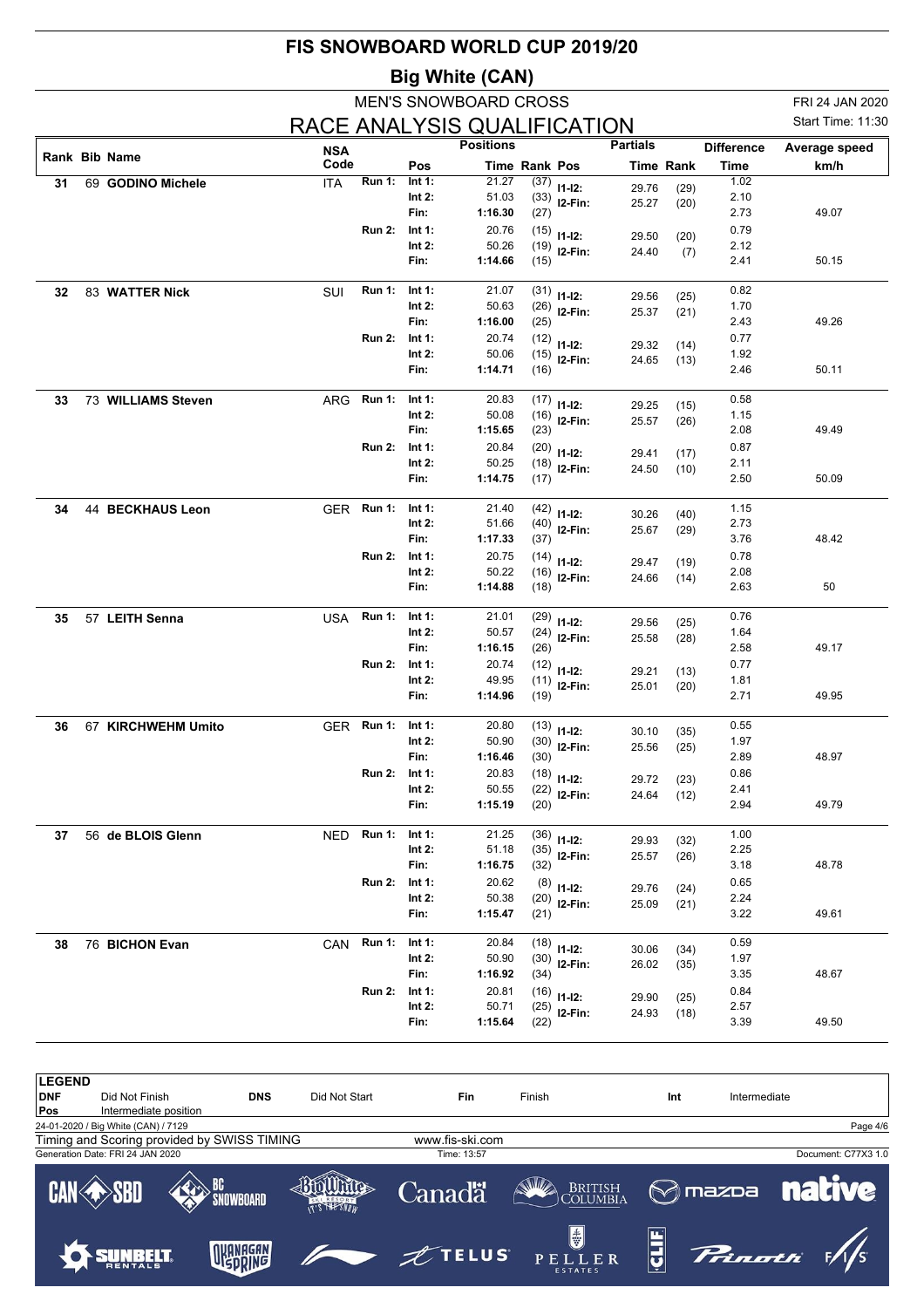|    |                            |                    |               |                        | <b>Big White (CAN)</b>       |                      |                |                 |                  |                           |                       |
|----|----------------------------|--------------------|---------------|------------------------|------------------------------|----------------------|----------------|-----------------|------------------|---------------------------|-----------------------|
|    |                            |                    |               |                        | <b>MEN'S SNOWBOARD CROSS</b> |                      |                |                 |                  |                           | FRI 24 JAN 2020       |
|    |                            |                    |               |                        | RACE ANALYSIS QUALIFICATION  |                      |                |                 |                  |                           | Start Time: 11:30     |
|    | <b>Rank Bib Name</b>       | <b>NSA</b><br>Code |               | Pos                    | <b>Positions</b>             | <b>Time Rank Pos</b> |                | <b>Partials</b> | <b>Time Rank</b> | <b>Difference</b><br>Time | Average speed<br>km/h |
| 39 | 68 MOFFATT Liam            | CAN                | <b>Run 1:</b> | Int $1:$               | 21.42                        | (43)                 | $11 - 12$ :    | 30.19           | (37)             | 1.17                      |                       |
|    |                            |                    |               | Int 2:                 | 51.61                        | (39)                 | $12-Fin:$      | 26.24           | (39)             | 2.68                      |                       |
|    |                            |                    |               | Fin:                   | 1:17.85                      | (40)                 |                |                 |                  | 4.28                      | 48.09                 |
|    |                            |                    | <b>Run 2:</b> | Int 1:<br>Int $2:$     | 20.99<br>50.54               | (26)<br>(21)         | $11 - 12$ :    | 29.55           | (21)             | 1.02<br>2.40              |                       |
|    |                            |                    |               | Fin:                   | 1:15.78                      | (23)                 | I2-Fin:        | 25.24           | (23)             | 3.53                      | 49.41                 |
| 40 | 63 DICKSON Adam            | <b>AUS</b>         | <b>Run 1:</b> | Int $1$ :              | 20.99                        | (26)                 | $11 - 12$ :    | 29.99           | (33)             | 0.74                      |                       |
|    |                            |                    |               | Int $2:$               | 50.98                        | (32)                 | I2-Fin:        | 26.11           | (36)             | 2.05                      |                       |
|    |                            |                    |               | Fin:                   | 1:17.09                      | (35)                 |                |                 |                  | 3.52                      | 48.57                 |
|    |                            |                    | <b>Run 2:</b> | Int 1:<br>Int $2:$     | 20.90<br>50.56               | (24)<br>(23)         | $11 - 12$ :    | 29.66           | (22)             | 0.93<br>2.42              |                       |
|    |                            |                    |               | Fin:                   | 1:16.25                      | (24)                 | $12-Fin:$      | 25.69           | (26)             | 4.00                      | 49.10                 |
| 41 | 60 LEONI Tommaso           | <b>ITA</b>         | <b>Run 1:</b> | Int 1:                 | 21.04                        | (30)                 | $11 - 12$ :    | 29.39           | (19)             | 0.79                      |                       |
|    |                            |                    |               | Int $2:$               | 50.43                        | (22)                 | $12-Fin:$      | 25.97           | (34)             | 1.50                      |                       |
|    |                            |                    |               | Fin:                   | 1:16.40                      | (28)                 |                |                 |                  | 2.83                      | 49.01                 |
|    |                            |                    | <b>Run 2:</b> | Int 1:<br>Int $2:$     | 20.55                        | (7)                  | $11 - 12$ :    |                 |                  | 0.58                      |                       |
|    |                            |                    |               | Fin:                   | <b>DNF</b>                   |                      | I2-Fin:        |                 |                  |                           |                       |
| 42 | 80 ROURE Marc              | <b>ESP</b>         | <b>Run 1:</b> | Int $1$ :              | 21.82                        | (48)                 | $11 - 12$ :    | 30.42           | (43)             | 1.57                      |                       |
|    |                            |                    |               | Int $2:$               | 52.24                        | (44)                 | $I2-Fin:$      | 26.32           | (42)             | 3.31                      |                       |
|    |                            |                    |               | Fin:                   | 1:18.56                      | (44)                 |                |                 |                  | 4.99                      | 47.66                 |
|    |                            |                    | <b>Run 2:</b> | Int 1:                 | 21.16                        | (30)                 | $11-12:$       | 29.43           | (18)             | 1.19                      |                       |
|    |                            |                    |               | Int $2:$<br>Fin:       | 50.59<br>1:16.47             | (24)<br>(25)         | I2-Fin:        | 25.88           | (28)             | 2.45<br>4.22              | 48.96                 |
| 43 | 84 GERVAIS-MARCOUX Anthony | CAN                | <b>Run 1:</b> | Int $1$ :              | 21.73                        | (47)                 | $11 - 12$ :    | 30.21           | (38)             | 1.48                      |                       |
|    |                            |                    |               | Int $2:$               | 51.94                        | (42)                 | $12-Fin:$      |                 |                  | 3.01                      |                       |
|    |                            |                    |               | Fin:                   | 1:17.96                      | (41)                 |                |                 |                  | 4.39                      | 48.02                 |
|    |                            |                    | <b>Run 2:</b> | Int 1:<br>Int $2:$     | 21.24<br>51.45               | (33)                 | $11 - 12$ :    | 30.21           | (29)             | 1.27<br>3.31              |                       |
|    |                            |                    |               | Fin:                   | 1:16.66                      | (30)<br>(26)         | I2-Fin:        | 25.21           | (22)             | 4.41                      | 48.84                 |
| 44 | 64 CHEEVER Jonathan        | USA                | Run 1:        | Int 1:                 | 20.80                        | (13)                 | $11 - 12$ :    | 30.36           | (41)             | 0.55                      |                       |
|    |                            |                    |               | Int $2$ :              | 51.16                        |                      | $(34)$ 12-Fin: | 26.44           | (43)             | 2.23                      |                       |
|    |                            |                    | <b>Run 2:</b> | Fin:<br>Int 1:         | 1:17.60<br>20.94             | (39)                 |                |                 |                  | 4.03<br>0.97              | 48.25                 |
|    |                            |                    |               | Int $2:$               | 51.14                        | (25)                 | $11 - 12$ :    | 30.20           | (28)             | 3.00                      |                       |
|    |                            |                    |               | Fin:                   | 1:16.67                      | (27)                 | $(26)$ 12-Fin: | 25.53           | (25)             | 4.42                      | 48.83                 |
| 45 | 72 FREUDENBERG Fillip      |                    | GER Run 1:    | Int 1:                 | 21.30                        |                      | $(38)$ 11-12:  | 30.14           | (36)             | 1.05                      |                       |
|    |                            |                    |               | Int 2:                 | 51.44                        |                      | $(38)$ 12-Fin: | 25.67           | (29)             | 2.51                      |                       |
|    |                            |                    |               | Fin:                   | 1:17.11                      | (36)                 |                |                 |                  | 3.54                      | 48.55                 |
|    |                            |                    | <b>Run 2:</b> | Int 1:<br>Int $2:$     | 21.22<br>51.95               |                      | $(31)$ 11-12:  | 30.73           | (32)             | 1.25<br>3.81              |                       |
|    |                            |                    |               | Fin:                   | 1:17.65                      | (32)<br>(31)         | $I2-Fin:$      | 25.70           | (27)             | 5.40                      | 48.22                 |
| 46 | 70 KAMISKY Paul            | USA                | <b>Run 1:</b> | Int 1:                 | 21.44                        | (44)                 | $11-12:$       | 30.37           | (42)             | 1.19                      |                       |
|    |                            |                    |               | Int 2:                 | 51.81                        |                      | $(41)$ 12-Fin: | 26.22           | (38)             | 2.88                      |                       |
|    |                            |                    |               | Fin:                   | 1:18.03                      | (42)                 |                |                 |                  | 4.46                      | 47.98                 |
|    |                            |                    | <b>Run 2:</b> | Int $1$ :<br>Int $2$ : | 21.04<br>51.21               |                      | $(27)$ 11-12:  | 30.17           | (26)             | 1.07<br>3.07              |                       |
|    |                            |                    |               | Fin:                   | 1:17.17                      | (28)                 | $(27)$ 12-Fin: | 25.96           | (29)             | 4.92                      | 48.52                 |

| <b>LEGEND</b> |                                     |                                             |               |                 |                               |     |              |                              |
|---------------|-------------------------------------|---------------------------------------------|---------------|-----------------|-------------------------------|-----|--------------|------------------------------|
| <b>DNF</b>    | Did Not Finish                      | <b>DNS</b>                                  | Did Not Start | Fin             | Finish                        | Int | Intermediate |                              |
| Pos           | Intermediate position               |                                             |               |                 |                               |     |              |                              |
|               | 24-01-2020 / Big White (CAN) / 7129 |                                             |               |                 |                               |     |              | Page 5/6                     |
|               |                                     | Timing and Scoring provided by SWISS TIMING |               | www.fis-ski.com |                               |     |              |                              |
|               | Generation Date: FRI 24 JAN 2020    |                                             |               | Time: 13:57     |                               |     |              | Document: C77X3 1.0          |
|               | <b>CAN SBD</b>                      | <b>EXP</b> BC<br>SNOWBOARD                  |               | <b>Canadä</b>   | BRITISH COLUMBIA              |     |              | <b>M</b> mazpa <b>native</b> |
|               | SUNBELT                             | OKANAGAN                                    |               | $\n  1 FELUS\n$ | 5<br>PELLER<br><b>ESTATES</b> | ģ   | Princeti F/S |                              |